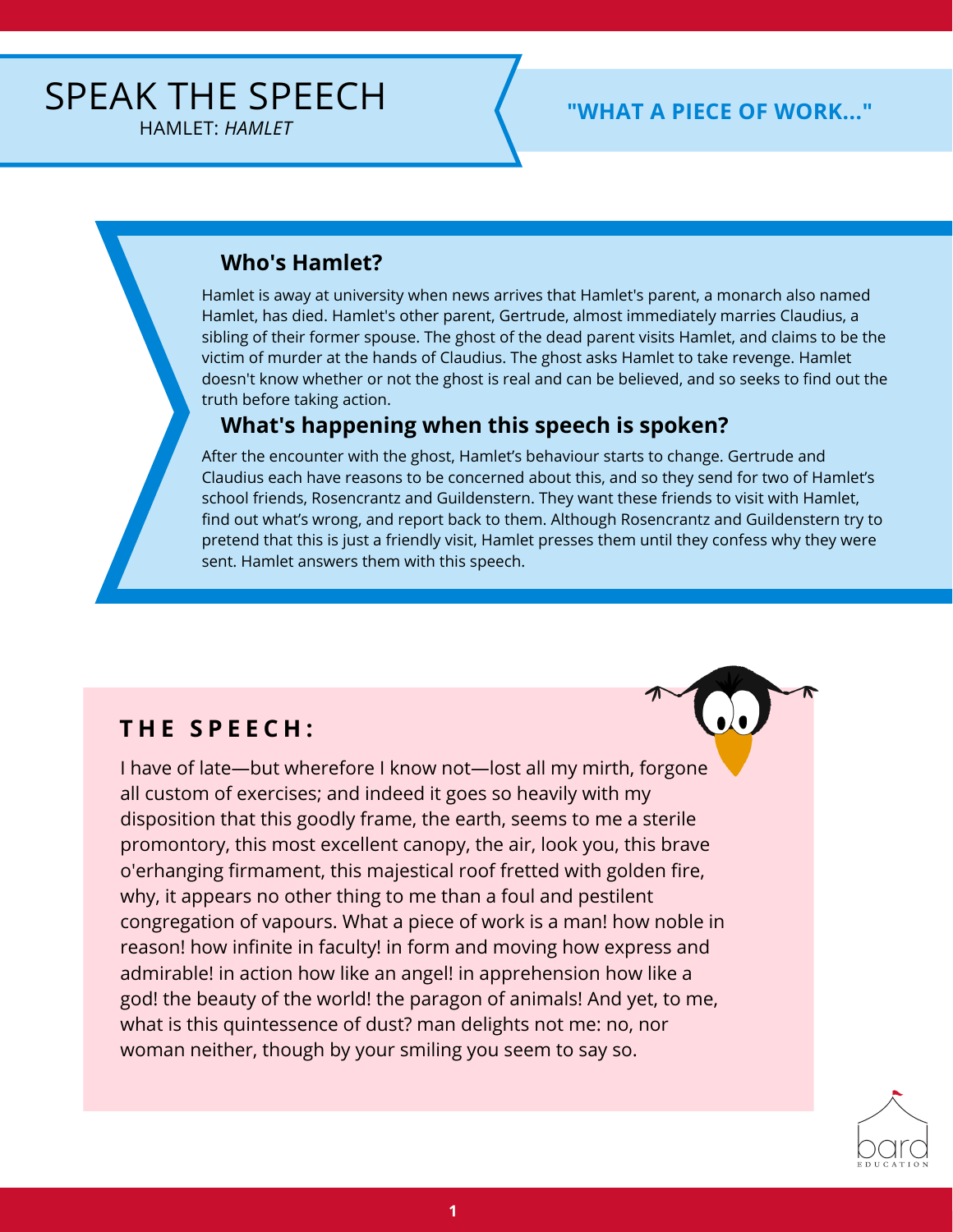## **T H E S P E E C H : I N D I V I D U A L T H O U G H T S**

Here's the speech, broken down into individual thoughts. Please note: this is just one way to breakdown the thoughts. It's subjective!

I have of late—but wherefore I know not lost all my mirth, forgone all custom of exercises;

and indeed it goes so heavily with my disposition that this goodly frame, the earth, seems to me a sterile promontory,

this most excellent canopy, the air, look you, this brave o'erhanging firmament, this majestical roof fretted with golden fire, why, it appears no other thing to me than a foul and pestilent congregation of vapours.

What a piece of work is a man!

how noble in reason!

how infinite in faculty!

in form and moving how express and admirable!

in action how like an angel!

in apprehension how like a god!

the beauty of the world!

the paragon of animals!

And yet, to me, what is this quintessence of dust?

man delights not me:

no, nor woman neither, though by your smiling you seem to say so.

#### **W O R D S & P H R A S E S** (that might be new or have an unexpected meaning)

- **of late –** lately
- **wherefore –** why
- **mirth –** enjoyment or happiness
- **forgone –** avoided or given up
- **custom –** habit or typical behaviour
- **exercises –** practice for the sake of training or improvement
- **heavily –** sluggishly, with really low energy
- **disposition –** we might call this mood
- **goodly –** handsome or beautiful in appearance
- **sterile –** incapable of supporting life
- **promontory –** a high point of land that juts out into the sea or other body of water
- **canopy –** something that hangs above and covers a space (like fabric, or trees, for example)
- **look you –** this expression can be to literally look, or to simply consider, used for emphasis
- **brave –** for Shakespeare this could mean splendid or impressive
- **firmament –** a poetic name for the sky or the heavens above us
- **majestical –** possessing dignity and power
- **fretted –** carved with decorations
- **foul –** disgusting
- **pestilent –** full of infectious disease
- **congregation –** a gathering, usually of people but here used figuratively
- **vapours –** mists or fogs
- **noble –** of a distinguished or impressive character
- **reason –** the power to think clearly
- **faculty –** ability
- **express –** well designed and well formed
- **apprehension –** understanding
- **paragon –** the most outstanding example of something
- **quintessence –** the purest and most perfect form of something



**o'erhanging –** overhanging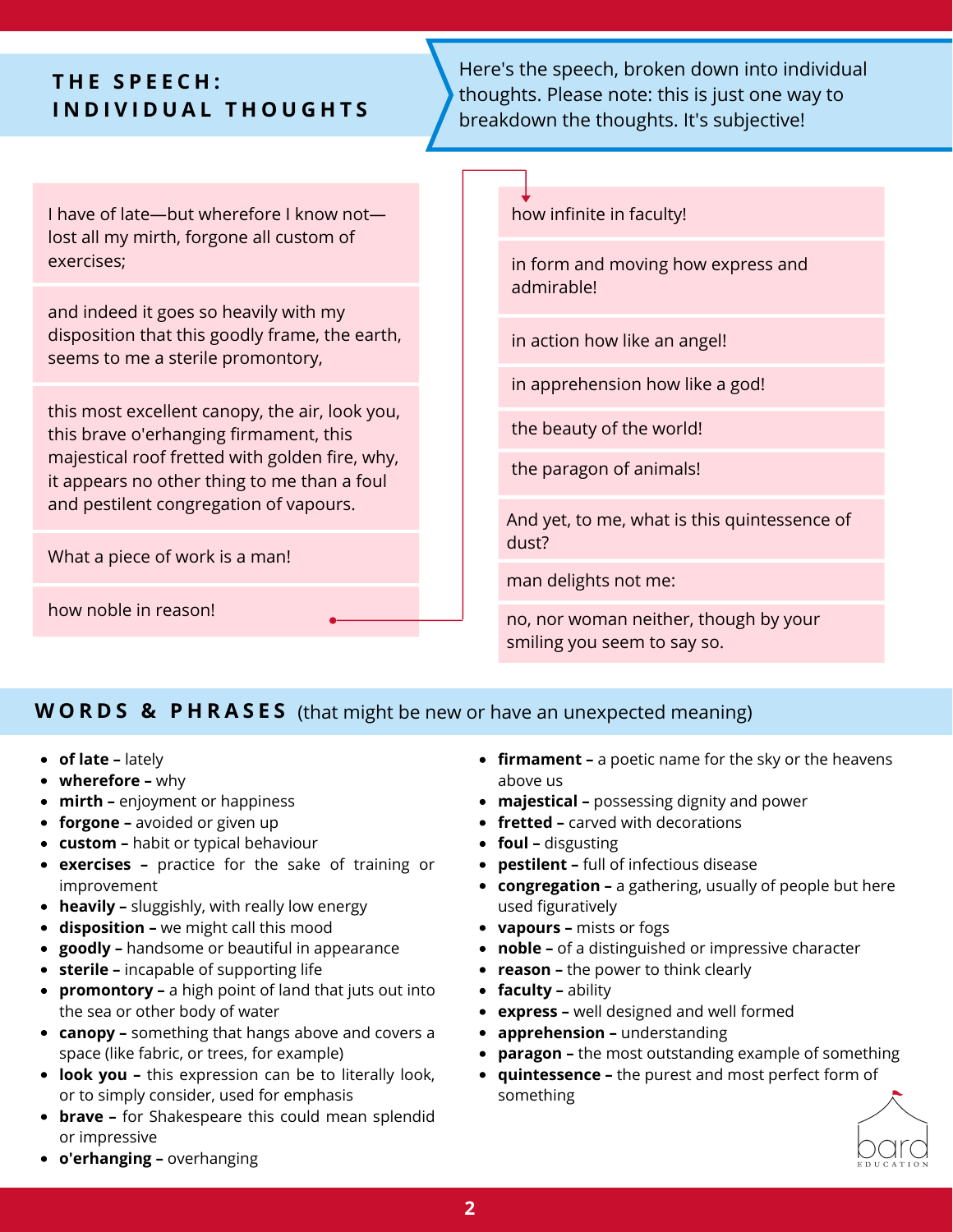# **E X P L O R E**

Use your brain, your heart, your imagination, your voice and/or your movement to embody this character and express yourself through the words. Try it lots of different ways as you follow these prompts.

#### EXPLORE THE WORDS EXPLORE THE STYLE

- Are the words short and simple, or long and complex?
- What do the words sound like?
- Are there any sounds that repeat?

• Shakespeare's plays are written mostly in verse, but this speech is written in prose. Why do you think Shakespeare made this choice? How might the speech be different if it were in verse?

#### **E X P L O R E T H E C H A R A C T E R**

Think about Hamlet's situation in the play: the recent death of a parent, the quick remarriage of the other parent, a ghost requesting revenge, the arrival of school friends to spy and report back...

- What do you think is happening in this speech?
- Why do you think Hamlet says these things?
- Why in this particular way?

#### **E X P L O R E T H E I D E A S**

In this speech, Hamlet lists things that may marvel others, but describes an indifferent or negative response to them.

- What might have caused this recent shift in perspective?
- Why do you think Hamlet tells Rosencrantz and Guildenstern about this?
- Have you ever asked yourself big, existential questions?
- Who do you like to discuss these questions with?